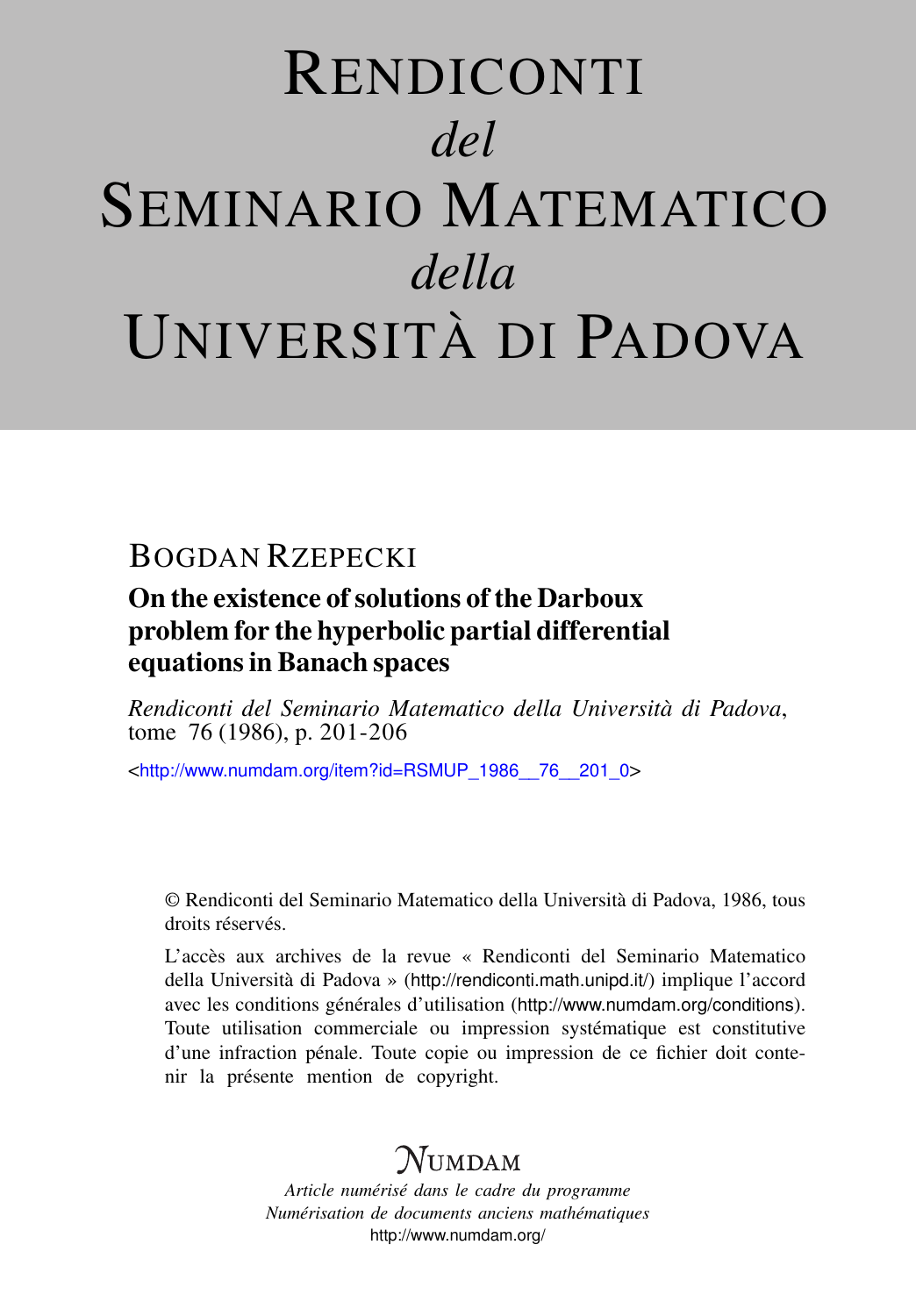REND. SEM. MAT. UNIV. PADOVA, Vol. 76 (1986)

## On the Existence of Solutions of the Darboux Problem for the Hyperbolic Partial Differential Equations in Banach Spaces.

BOGDAN RZEPECKI (\*)

SUMMARY - We are interested in the existence of solutions of the Darboux problem for the hyperbolic equation  $z_{xy} = f(x, y, z, z_{xy})$  on the quarterplane  $x \ge 0$ ,  $y \ge 0$ . Here f is a function with values in a Banach space satisfying some regularity Ambrosetti type condition expressed in terms of the measure of noncompactness  $\alpha$  and a Lipschitz condition in the last variable.

1. Let  $J = [0, \infty)$  and  $Q = J \times J$ . Let  $(E, \|\cdot\|)$  be a Banach space and let f be an E-valued function defined on  $\Omega = Q \times E \times E$ . We are interested in the existence of solutions of the Darboux problem for the hyperbolic partial differential equation with implicit derivative

$$
(+) \hspace{3.1em} z_{xy} = f(x, y, z, z_{xy})
$$

via a fixed point theorem of Sadovskii [12].

Let  $\sigma$ ,  $\tau$  be functions from J to E such that  $\sigma(0) = \tau(0)$ . By (PD) we shall denote the problem of finding a solution (in the classical sense) of equation  $(+)$  satisfying the initial conditions

$$
z(x, 0) = \sigma(x), \quad z(0, y) = \tau(y) \quad \text{ for } x, y \geq 0.
$$

(\*) Indirizzo dell'A. : Institute of Mathematics, A. Mickiewicz University, Matejki 48/49, 60-769 Poznań, Poland.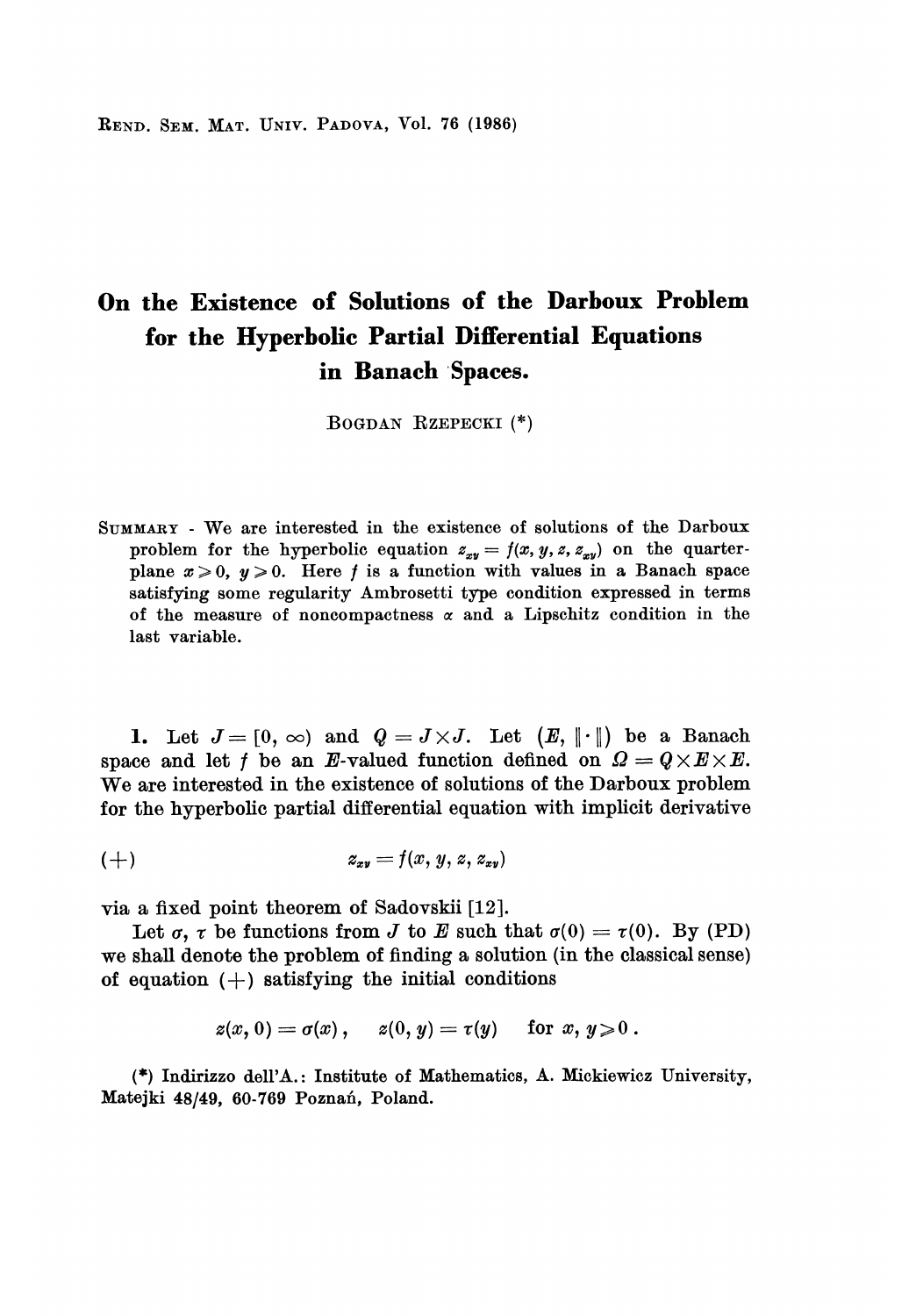We deal with (PD) using a method developed by Ambrosetti [2] and Goebel and Rzymowski [7] concerning Cauchy problem for ordinary differential equations with the independent variable in a compact interval of J.

**2.** Denote by  $S_{\infty}$  the set of all nonnegative real sequences and  $\emptyset$ the zero sequence. For  $\xi = (\xi_n)$ ,  $\eta = (\eta_n) \in S_\infty$  we write  $\xi < \eta$  if  $\xi \neq \eta$ <br>and  $\xi_n < \eta_n$  for  $n = 1, 2, ....$ 

Let  $x_0$  be a closed convex subset of a Hausdorff locally convex topological vector space. Let  $\Phi$  be a function which maps each nonempty subset Z of  $\mathfrak{X}_0$  to a sequence  $\Phi(Z) \in S_\infty$  such that (1)  $\Phi({z \in \mathcal{X}_1} \cup \mathcal{Y})$  $\bigcup Z$ ) =  $\Phi(Z)$  for  $z \in \mathfrak{X}_0$ , (2)  $\Phi(\overline{\text{co}} Z) = \Phi(Z)$  (here  $\overline{\text{co}} Z$  is the closed convex hull of Z), and (3) if  $\Phi(Z) = \emptyset$  then  $\overline{Z}$  is compact.

For such  $\Phi$  we have the following theorem of Sadovskii (cf. [12], Theorem 3.4.3):

If T is a continuous mapping of  $\mathfrak{X}_0$  into itself and  $\Phi(T[Z]) < \Phi(Z)$ for arbitrary nonempty subset Z of  $\mathfrak{X}_0$  with  $\Phi(Z) > \emptyset$ , then T has a fixed point in  $\mathfrak{X}_0$ :

3. Let  $\alpha$  denote the Kuratowski's measure of noncompactness in E (see e.g. [6], [8]). Moreover if Z is a set of functions on Q

$$
Z(x, y) = \{z(x, y) : z \in Z\}
$$

and

$$
\int_{0}^{x} \int_{0}^{y} Z(t, s) dt ds = \left\{ \int_{0}^{x} \int_{0}^{y} z(t, s) dt ds : z \in Z \right\}
$$

for  $x, y \in J$ .

The Lemma below is an adaptation of the corresponding result of Goebel and Rzymowski ([3], [7]).

LEMMA. If  $W$  is a bounded equicontinuous subset of usual Banach space of continuous E-valued functions defined on a compact subset  $P = [0, a] \times [0, a]$  of  $Q$ , then

$$
\alpha\Big(\int\limits_{0}^{x}\int\limits_{0}^{y}W(t,s)\,dt\,ds\Big)<\int\limits_{0}^{x}\int\limits_{0}^{y}\alpha\big(W(t,s)\big)\,dt\,dt
$$

for  $(x, y)$  in  $P$ .

Our result reads as follows.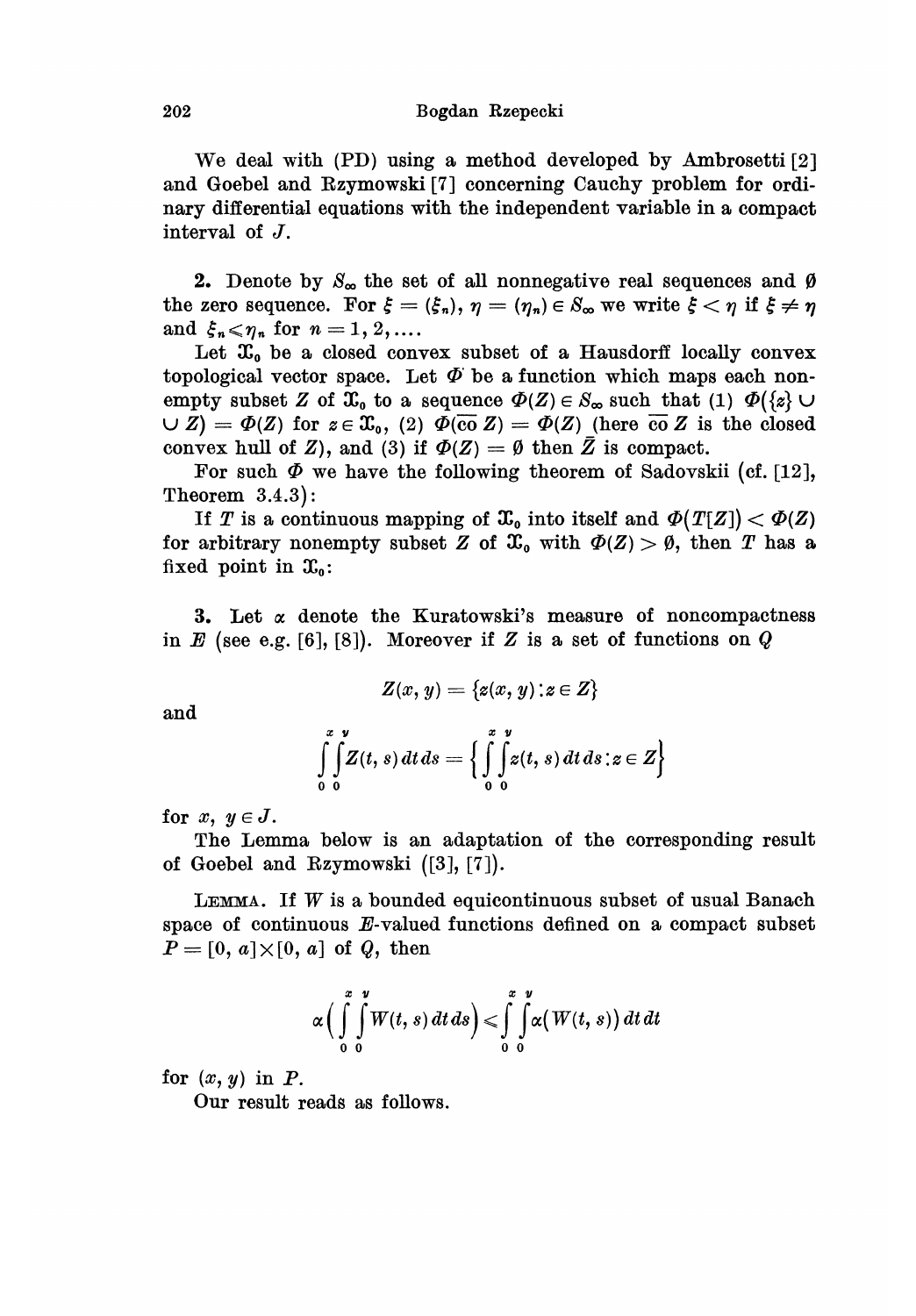THEOREM. Let  $\sigma$ ,  $\sigma'$ ,  $\tau$  and  $\tau'$  be continuous on J. Let f be uniformly continuous on bounded subsets of  $\Omega$  and

$$
|| f(x, y, u, v) || \le G(x, y, ||u||, ||v||) \quad \text{for } (x, y, u, v) \in \Omega.
$$

Suppose that for each bounded subset  $P$  of  $Q$  there exist nonnegative constants  $k(P)$  and  $L(P) < \frac{1}{2}$  such that

$$
\alpha\big(f[x,\,y,\,\,U,\,v\,]\big)\!\leqslant\! k(P)\,\alpha(\,U)
$$

and

$$
\|f(x, y, u, v_1) - f(x, y, u, v_2)\| \leqslant L(P) \|v_1 - v_2\|
$$

for all  $(x, y) \in P$ ,  $u, v, v_1, v_2$  in E and for any nonempty bounded subset U of E. Assume in addition that the function  $(x, y, r, s) \mapsto$  $\theta \mapsto G(x, y, r, s)$  is monotonic nondecrasing for each  $(x, y) \in Q$  (m.e.  $0 \leq r_1 \leq r_2$  and  $0 \leq s_1 \leq s_2$  implies  $G(x, y, r_1, s_1) \leq G(x, y, r_2, s_2)$  and the scalar inequality

$$
G\left(x, y, \int\limits_{0}^{x} \int\limits_{0}^{y} g(t, s) dt ds, g(x, y)\right) \leq g(x, y)
$$

has a locally bounded solution  $g_0$  existing on  $Q$ .

Under the hypotheses, (PD) has at least one solution on Q.

PROOF. Without loss of generality we may assume that  $\sigma = 0$ and  $\tau = 0$ . Therefore, (PD) is equivalent to the functional-integral equation

$$
w(x, y) = f\left(x, y, \int\limits_{0}^{x} \int\limits_{0}^{y} w(t, s) dt ds, w(x, y)\right).
$$

Denote by  $C(Q, E)$  the space of all continuous functions from  $Q$ to  $E(G(Q, E))$  is a Fréchet space whose topology is introduced by seminorms of uniform convergence on compact subsets of  $Q$ ), and by  $\mathfrak X$  the set of all  $z \in C(Q, E)$  with

$$
||z(x, y)|| \leqslant g_0(x, y) \quad \text{on } Q.
$$

Let  $P$  be a bounded subset of  $Q$ . From the uniform continuity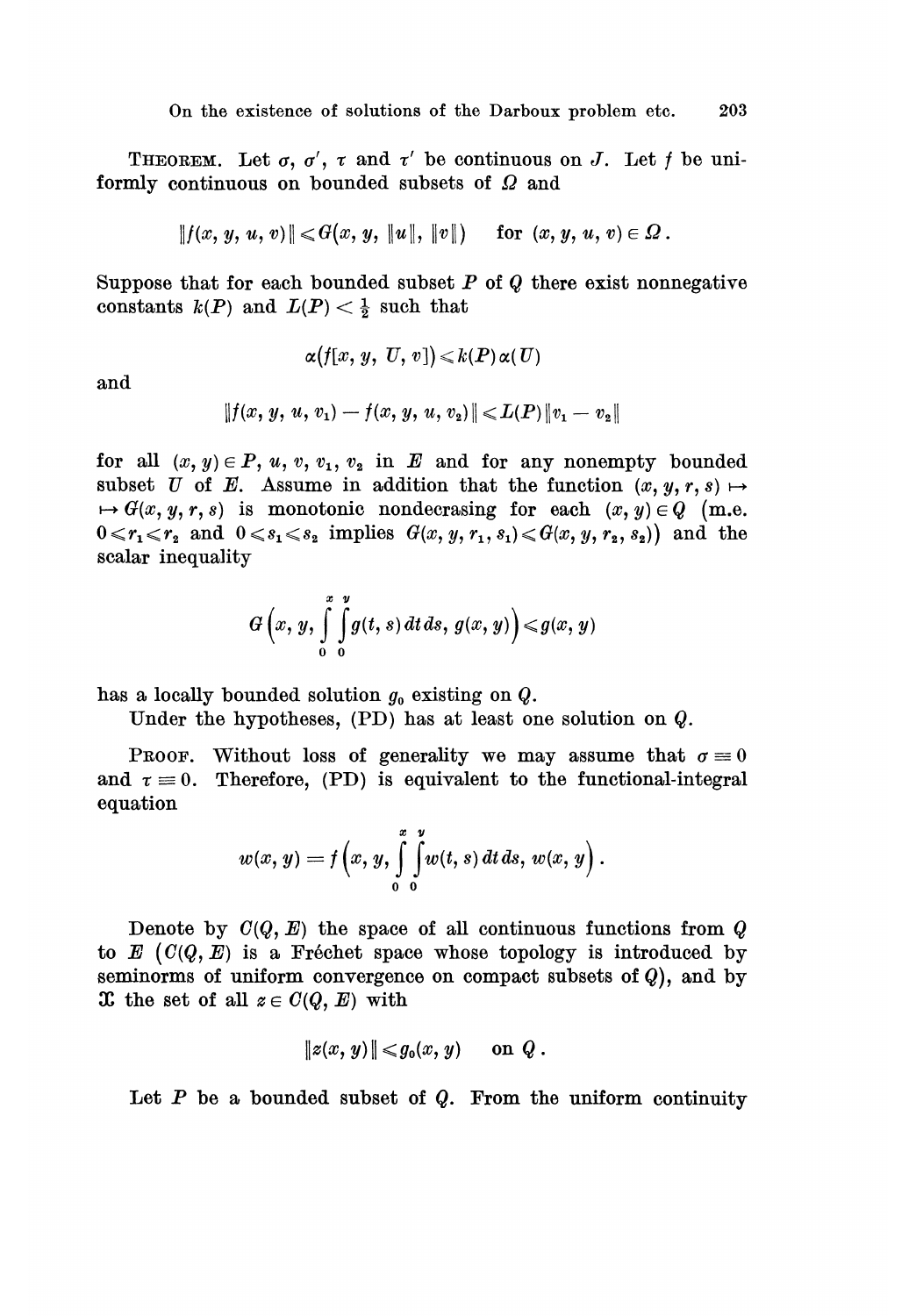of  $f$  on bounded subsets of  $\Omega$  follows the existence of a function  $\delta_P$  : (0,  $\infty$ )  $\rightarrow$  (0,  $\infty$ ) such that

$$
\|f(x',y',\int_{0}^{x'y'}\int_{0}^{x'y'}\left(z(t,s)\,dt\,ds,\,z(x,y)\right)-\\qquad \qquad -f\left(x'',y''',\int_{0}^{x''}\int_{0}^{y''}\left(z(t,s)\,dt\,ds,\,z(x,y)\right)\|<\varepsilon
$$

for any  $z \in \mathfrak{X}$ ,  $(x, y) \in P$  and  $(x', y')$ ,  $(x'', y'') \in P$  with  $|x' - x''| < \delta_P(\varepsilon)$ and  $|y'-y''| < \delta_P(\varepsilon)$ .

Consider the set  $\mathfrak{X}_0$  of  $z \in \mathfrak{X}$  possessing the following property: for each bounded subset P of Q,  $\varepsilon > 0$  and  $|x' - x''| < \delta_P(\varepsilon)$ ,  $|y' - y''| <$  $<\delta_P(\varepsilon)$  (here  $(x', y'), (x'', x'') \in P$ ) there holds  $||z(x', y') - z(x'', y'')|| <$  $<(1-L(P))^{-1}\varepsilon$ . The set  $\mathfrak{X}_0$  is a closed convex and almost equicontinuous subset of  $C(Q, E)$ . To apply our fixed point theorem we define a continuous mapping T of  $C(Q, E)$  into itself by the formula

$$
(Tw)(x, y) = f\left(x, y, \int\limits_{0}^{x} \int\limits_{0}^{y} w(t, s) dt ds, w(x, y)\right).
$$

Let  $z \in \mathfrak{X}_0$ . Then

$$
\|(Tz)(x, y)\| \leq G\left(x, y, \int\limits_{0}^{x} \int\limits_{0}^{y} \|z(t, s)\| \, dt \, ds, \, \|z(x, y)\| \right) \leq g_0(x, y)
$$

for  $(x, y) \in Q$ . Further, for  $\varepsilon > 0$  and  $(x', y')$ ,  $(x'', y'') \in P$  such that  $|x'-x''| < \delta_P(\varepsilon)$ ,  $|y'-y''| < \delta_P(\varepsilon)$  we have

204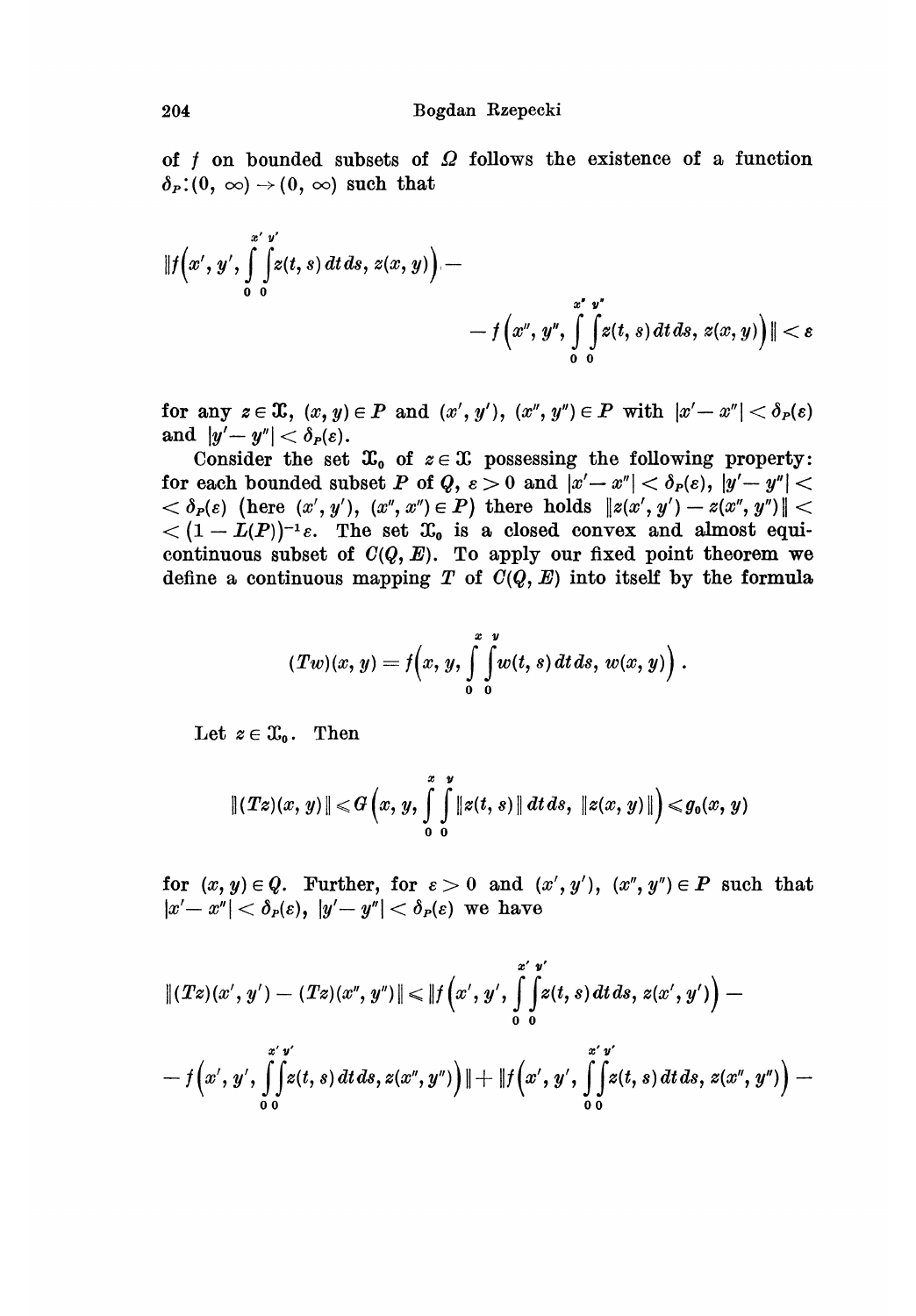On the existence of solutions of the Darboux problem etc. 205

$$
- f(x'', y'', \int_{0}^{x''} \int_{0}^{y''} z(t, s) dt ds, z(x'', y'') \Big) \| \leq
$$
  

$$
\leq L(P) \| z(x', y') - z(x'', y'') \| + \varepsilon \leq (1 - L(P))^{-1} \varepsilon,
$$

i.e.  $Tz \in \mathfrak{X}_0$ . Consequently,  $T[\mathfrak{X}_0] \subset \mathfrak{X}_0$ .

Let *n* be a positive integer and let  $Z$  be a nonempty subset of  $\mathfrak{X}_0$ . Put  $P_n = [0, n] \times [0, n]$ ,  $k_n = k(P_n)$  and  $L_n = L(P_n)$ . Now we shall show the basic inequality:

$$
\text{sup}_{(x,y)\in P_n} \exp\left(-p_n(x+y)\right) \alpha\left(T[Z](x,y)\right) \leqslant \left(p_n^{-2}k_n+2L_n\right) \cdot \sup_{(x,y)\in P_n} \exp\left(-p_n(x+y)\right) \alpha\left(Z(x,y)\right),
$$

where  $p_n \geqslant 0$ .

To this end, fix  $(x, y)$  in  $P_n$ . By Lemma, we obtain

$$
\alpha \Big(\int\limits_{0}^{x} \int\limits_{0}^{y} Z(t,s) dt ds \Big) < \int\limits_{0}^{x} \int\limits_{0}^{y} \alpha(Z(t,s)) dt ds < \sup\limits_{(t,s) \in P_n} \exp \left(-p_n(t+s)\right) \alpha(Z(t,s)) \cdot \int\limits_{0}^{x} \int\limits_{0}^{y} \exp \left(p_n(t+s)\right) dt ds < p_n^{-2} \cdot \exp \left(p_n(x+y)\right) \cdot \sup\limits_{(t,s) \in P_n} \exp \left(-p_n(t+s)\right) \alpha(Z(t,s)) .
$$

It is easy to verify (see  $[11]$ , p. 476) that

$$
\alpha(T[Z](x, y)) \leq k_n \cdot \alpha \Big( \int\limits_{0}^{x} \int\limits_{0}^{y} Z(t, s) dt ds \Big) + 2L_n \cdot \alpha(Z(x, y)).
$$

Therefore

$$
\exp\left(-p_n(x+y)\right)\alpha\left(T[Z](x,y)\right) < \\qquad \qquad < (p_n^{-2}k_n+2L_n)\cdot\sup_{(t,s)\in P_n}\exp\left(-p_n(t+s)\right)\alpha\left(Z(t,s)\right)
$$

and our inequality is proved.